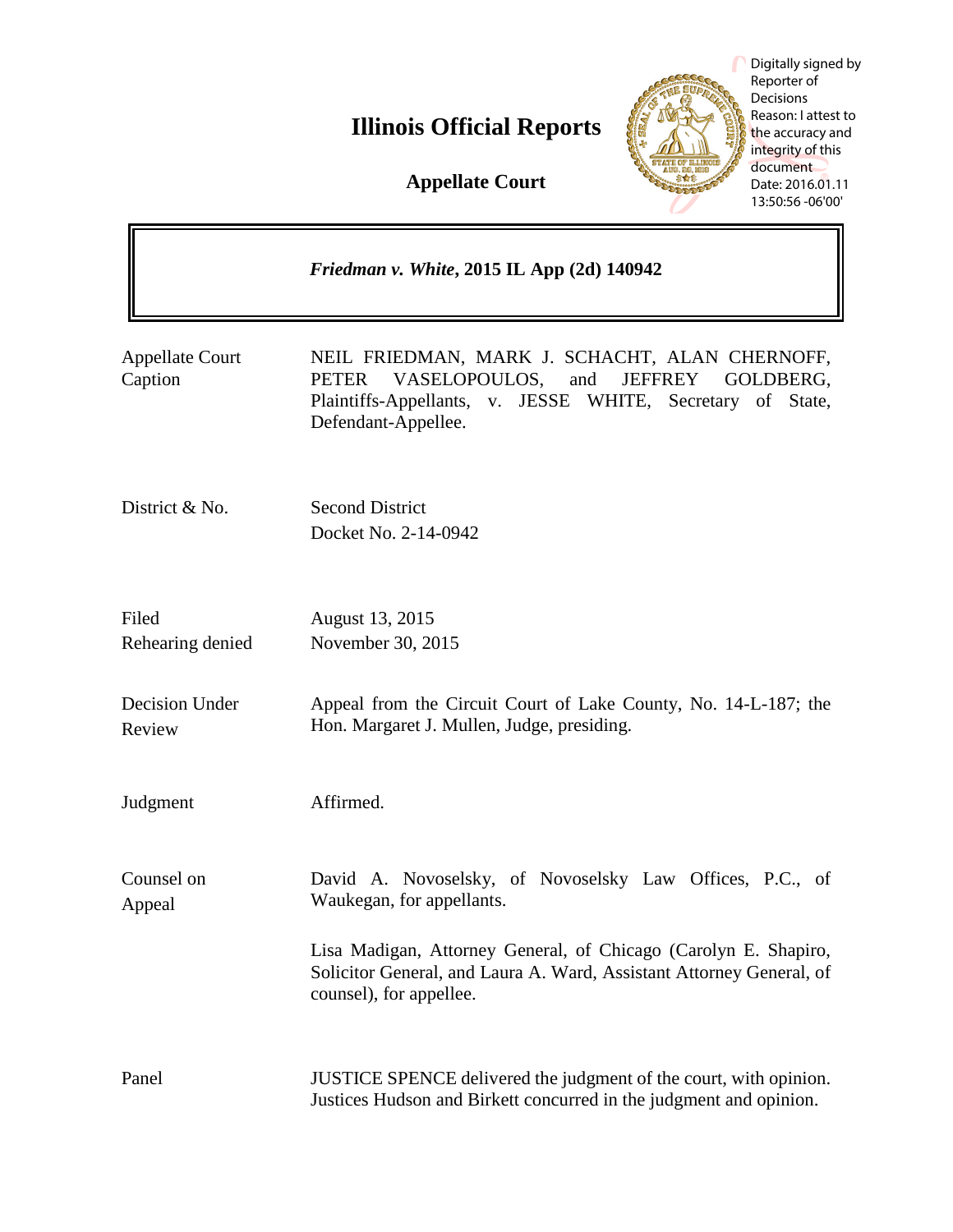### **OPINION**

¶ 1 Plaintiffs, Neil Friedman, Mark J. Schacht, Alan Chernoff, Peter Vaselopoulos, and Jeffrey Goldberg, brought suit against defendant, Jesse White, as Illinois Secretary of State (the State). Plaintiffs argued that two surcharges added to the cost of annual motor-vehicle registration, specifically a \$1 surcharge to fund the Illinois State Police Vehicle Fund and a \$2 surcharge to fund the Department of Natural Resources (see 625 ILCS 5/3-806 (West 2014)), are unconstitutional. The trial court granted the State's motion to dismiss. We conclude that plaintiffs have forfeited their challenge to the \$1 charge and that they did not meet their burden of showing that the \$2 charge is unconstitutional. Therefore, we affirm.

# ¶ 2 I. BACKGROUND

¶ 3 Plaintiffs filed suit on March 18, 2014. They filed an amended complaint on March 20, 2014. They alleged that they were Illinois residents who owned and registered vehicles in this state. They brought the suit as the proposed representatives of a class of such people. Plaintiffs challenged the imposition of surcharges under section 3-806 of the Illinois Vehicle Title and Registration Law (625 ILCS 5/3-806 (West 2014)). Amendments to that statute created a \$1 surcharge on motor-vehicle registration fees that is deposited into the State Police Vehicle Fund and a \$2 surcharge that is "deposited into the Park and Conservation Fund for the Department of Natural Resources to use for conservation efforts." *Id.* Plaintiffs alleged that the legislature promulgated these surcharges "for the avowed purpose" of supplementing the general appropriations necessary to fund the Illinois State Police and the Department of Natural Resources (DNR). Plaintiffs alleged that additional charges imposed as part of the registration process must be used to offset related services, but that the surcharges at issue instead supported unrelated purposes for the general public, thereby constituting an unlawful taking. Plaintiffs alleged that the surcharges therefore violated the Illinois Constitution's due process, equal protection (Ill. Const. 1970, art. I, § 2), and uniformity (Ill. Const. 1970, art. IX, § 2) clauses. They sought a declaration that the surcharges were unconstitutional, a refund of the surcharges to themselves and others similarly situated, and a payment of interest, costs, and attorney fees.

¶ 4 On May 27, 2014, the State filed a motion to dismiss under sections 2-615 and 2-619 of the Code of Civil Procedure (Code) (735 ILCS 5/2-615, 2-619 (West 2014)). The State argued that the uniformity clause did not require that the people taxed actually receive a benefit. It argued that, even otherwise, the State Police Vehicle Fund paid for state police vehicles to patrol the public highways, which motor-vehicle owners used, and the Park and Conservation Fund was used for conservation efforts, which, among other things, helped counteract the effects of pollution and highway construction. The State argued that, for the same reasons, the surcharges were constitutional under the due process and equal protection clauses, as there was a rational relationship between the people taxed and the legislation's goal.

¶ 5 On May 29, 2014, plaintiffs filed a motion for partial summary judgment, requesting a declaration that the surcharges were unconstitutional. The following month, plaintiffs filed a response to the State's motion to dismiss, arguing in part that it was an improperly combined motion to dismiss and should be treated as a section 2-615 motion.

¶ 6 A hearing on the motions took place on June 26, 2014. The trial court issued a 21-page memorandum ruling on September 5, 2014, which we summarize. The trial court agreed with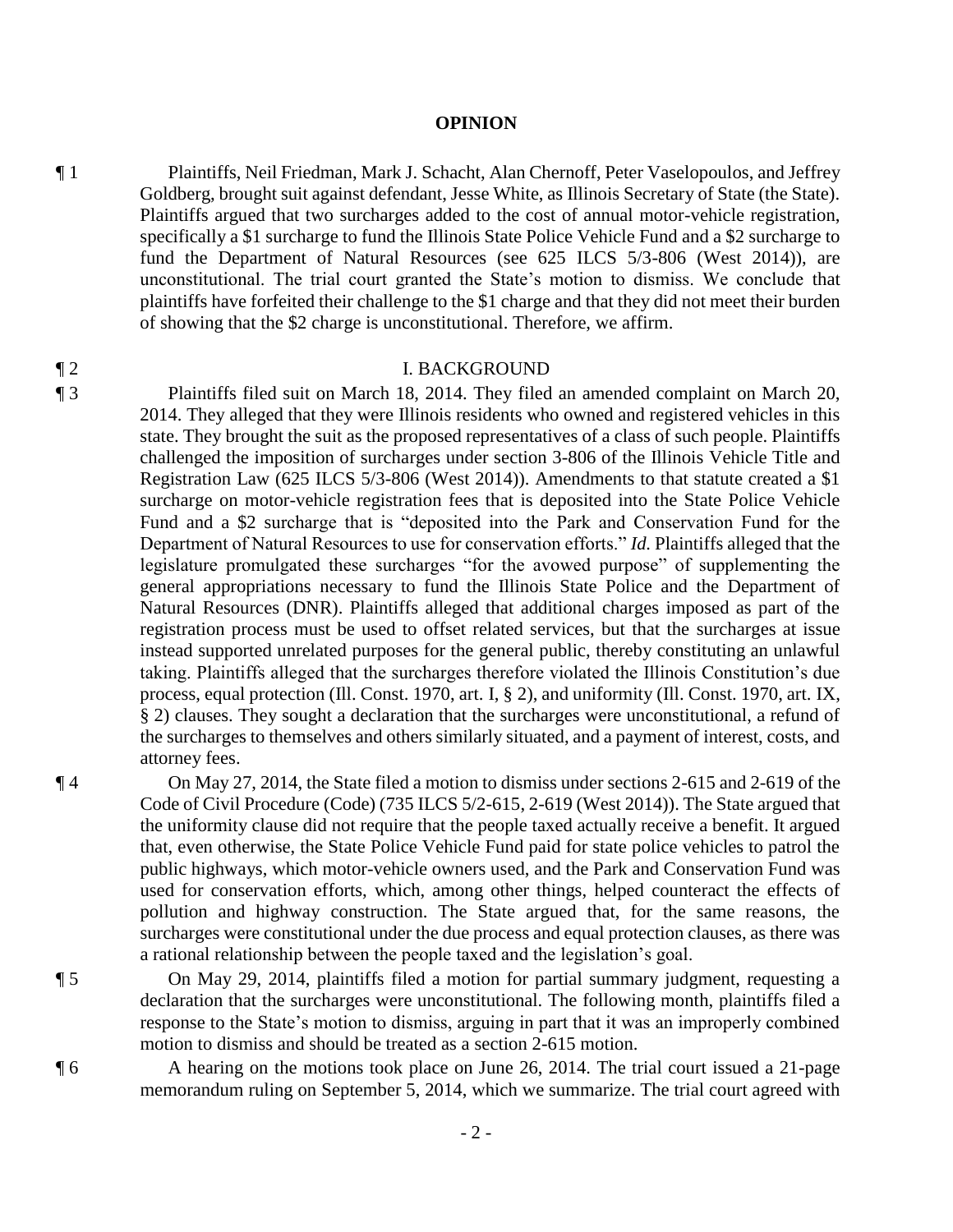plaintiffs that the State's motion to dismiss was an improperly combined motion, so it was construing it as a motion to dismiss under section 2-615. Plaintiffs' complaint was framed as a facial challenge to the surcharges' validity. The surcharges were properly analyzed as taxes rather than as compensation for services rendered in renewing license plates. To survive scrutiny under the uniformity clause, a nonproperty tax classification must (1) be based on a real and substantial difference between the people taxed and those not taxed, and (2) bear some reasonable relationship to the object of the legislation or to public policy. If a statute passed muster under the uniformity clause, it would satisfy due process and equal protection standards. The people subject to the surcharges were those who owned motor vehicles of the "first division" (generally, cars and small trucks), autocycles, motorcycles, motor-driven cycles, and pedalcycles (collectively, subject vehicles). 625 ILCS 5/3-806 (West 2014). The people not taxed were those who did not own motor vehicles and those who owned second-division vehicles. The statute required the \$1 surcharge to be deposited into the State Police Vehicle Fund, which was used to acquire state police vehicles (see 30 ILCS 605/7c (West 2014)). Subject-vehicle owners were more likely than other citizens to require the assistance of the state police, who patrolled highways in vehicles acquired by funds in the State Police Vehicle Fund. Thus, the \$1 surcharge on subject-vehicle owners was reasonably related to the object of the legislation. It was neither unfair nor unreasonable that people who did not own subject vehicles also benefitted from the state police's services, as the uniformity clause was designed to enforce only minimum standards of fairness and reasonableness between groups of taxpayers.

¶ 7 The trial court next examined the \$2 surcharge, stating as follows, in relevant part. The \$2 was deposited into the Park and Conservation Fund for the DNR to use for conservation efforts. The Department of Natural Resources (Conservation) Law (20 ILCS 805/805-420 (West 2014)) explicitly provided for the disposition of the funds collected from the surcharges. Specifically, 50% was to be used by the DNR for normal operations, and the other 50% was to be used for the construction and maintenance of state owned, leased, and managed sites. The legislative debates surrounding the enactment of the \$2 surcharge established that the evil to be remedied was the legislature's repeated failure to appropriate sufficient funds to support the DNR. The surcharge was imposed only on Illinois subject-vehicle owners. While some people might walk or bicycle into state-owned park land, it was not unreasonable to conclude that many or most visitors to state parks would use subject vehicles. The court continued:

> "Giving the legislature appropriate deference within the confines of the uniformity requirement, this court is hard-pressed to find the Act's classification of car owners as the taxed class for the benefit of state parks unreasonable. The legislature may have reasonably determined that state parks are most accessible to car travelers. \*\*\* [T]here is a reasonable relationship between those who are to pay the tax (car owners) and the objective of the legislation (to benefit state parks, whose visitors likely arrive by car)."

The court therefore ruled that the \$2 surcharge on subject-vehicle owners for the benefit of state parks was reasonably related to the object of the legislation.

¶ 8 The trial court granted the State's motion to dismiss and denied plaintiffs' motion for partial summary judgment as moot. Plaintiffs timely appealed.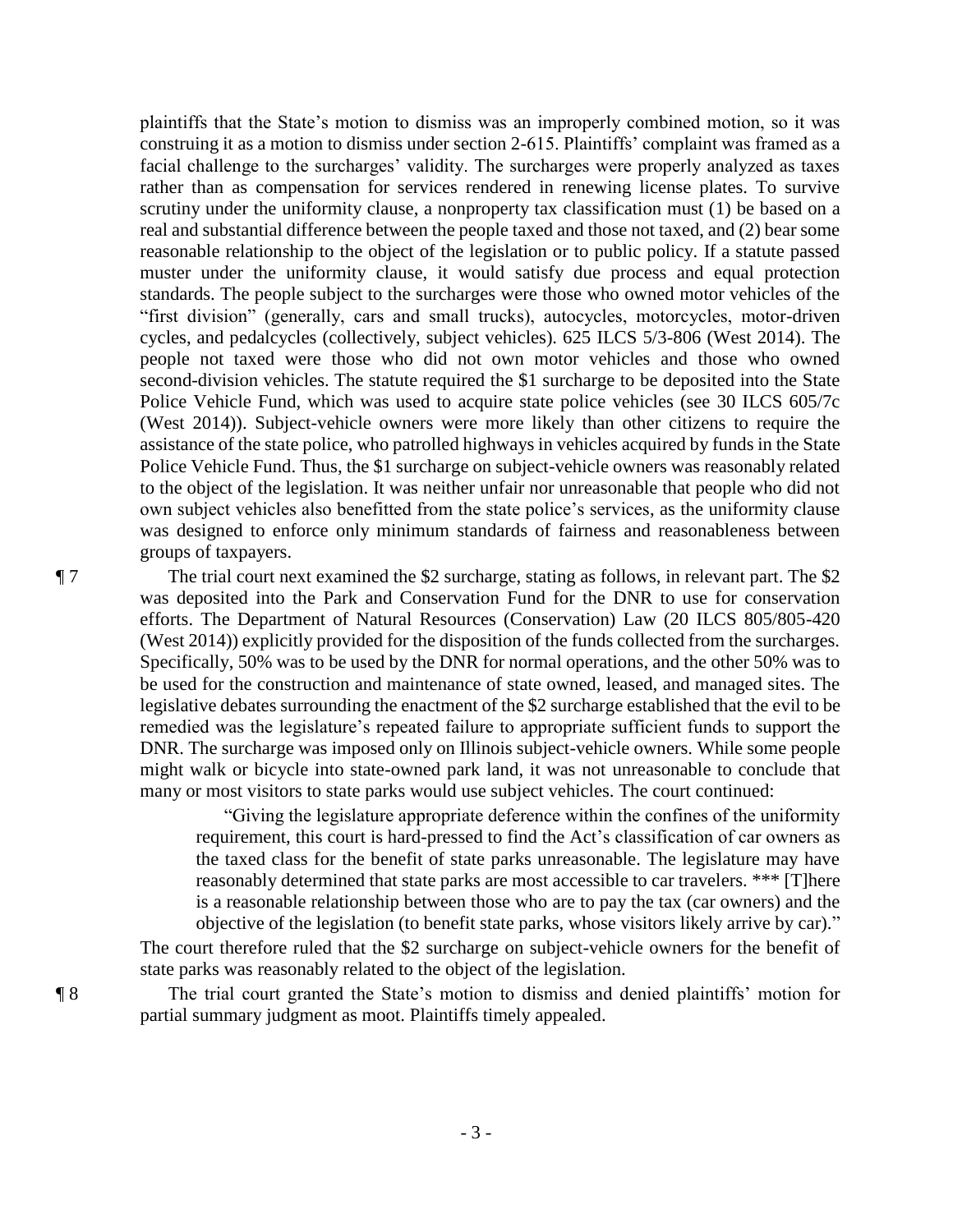### ¶ 9 II. ANALYSIS

- ¶ 10 The trial court granted the State's motion to dismiss under section 2-615 of the Code. A defendant may use a section 2-615 motion to contest the legal sufficiency of a complaint alleging that a statute or ordinance is unconstitutional. *Consiglio v. Department of Financial & Professional Regulation*, 2013 IL App (1st) 121142, ¶ 8. At the same time, a section 2-615 motion is often inappropriate for a uniformity challenge, but it may be used when a classification's reasonableness is determined as a matter of law. *Jacobsen v. King*, 2012 IL App (2d) 110721, ¶ 15. As there are no disputed facts in this case, a section 2-615 motion was appropriate. We review *de novo* an order granting a section 2-615 motion. *State of Illinois ex rel. Pusateri v. Peoples Gas Light & Coke Co.*, 2014 IL 116844, ¶ 8. Similarly, we review *de novo* a statute's construction and constitutionality. See *Bartlow v. Costigan*, 2014 IL 115152, ¶ 17.
- ¶ 11 Plaintiffs challenge surcharges under section 3-806, which imposes registration fees on motor vehicles of the first division, autocycles, motorcycles, motor-driven cycles, and pedalcycles. 625 ILCS 5/3-806 (West 2014). First-division motor vehicles are designed to carry 10 or fewer people.<sup>1</sup> 625 ILCS 5/1-146 (West 2014). The statute imposes a \$98 annual fee for first-division motor vehicles. 625 ILCS 5/3-806 (West 2014). It imposes a \$68 fee for autocycles<sup>2</sup> and a \$38 fee for motorcycles, motor-driven cycles, and pedalcycles. *Id.* The statute goes on to state:

"A \$1 surcharge shall be collected in addition to the above fees for motor vehicles of the first division, autocycles, motorcycles, motor driven cycles, and pedalcycles to be deposited into the State Police Vehicle Fund. \*\*\*

 A \$2 surcharge shall be collected in addition to the above fees for motor vehicles of the first division, autocycles, motorcycles, motor driven cycles, and pedalcycles to be deposited into the Park and Conservation Fund for the Department of Natural Resources to use for conservation efforts. The monies deposited into the Park and Conservation Fund under this Section shall not be subject to administrative charges or chargebacks unless otherwise authorized by this Act." *Id.*

¶ 12 The parties agree that the surcharges at issue must be analyzed as taxes rather than fees because the charges are for general revenue purposes rather than compensation for services rendered. See *Crocker v. Finley*, 99 Ill. 2d 444, 452 (1984) (fees are regarded as compensation for services rendered whereas taxes are charges assessed to provide general revenue).

¶ 13 The State notes that in plaintiffs' amended complaint they argued that both the \$1 and \$2 surcharges in section 3-806 were unconstitutional. The State argues that plaintiffs have forfeited their challenge to the \$1 surcharge because they do not present any argument on that surcharge in their brief. We agree. See Ill. S. Ct. R. 341(h)(7) (eff. Feb. 6, 2013) ("Points not argued [in the opening brief] are waived and shall not be raised in the reply brief \*\*\*."); see also *People v. Olsson*, 2014 IL App (2d) 131217, ¶ 16 (the failure to clearly define issues and support them with authority results in forfeiture of the argument). Tellingly, plaintiffs do not

 $\overline{a}$ 

<sup>&</sup>lt;sup>1</sup>Second-division vehicles, which include, *inter alia*, those designed for more than 10 people (625) ILCS 5/1-146 (West 2014)), are subject to different fees. See 625 ILCS 5/3-815 (West 2014).

<sup>&</sup>lt;sup>2</sup>Autocycles were added to the fee schedule effective January 1, 2015. This change does not affect plaintiffs' constitutional arguments.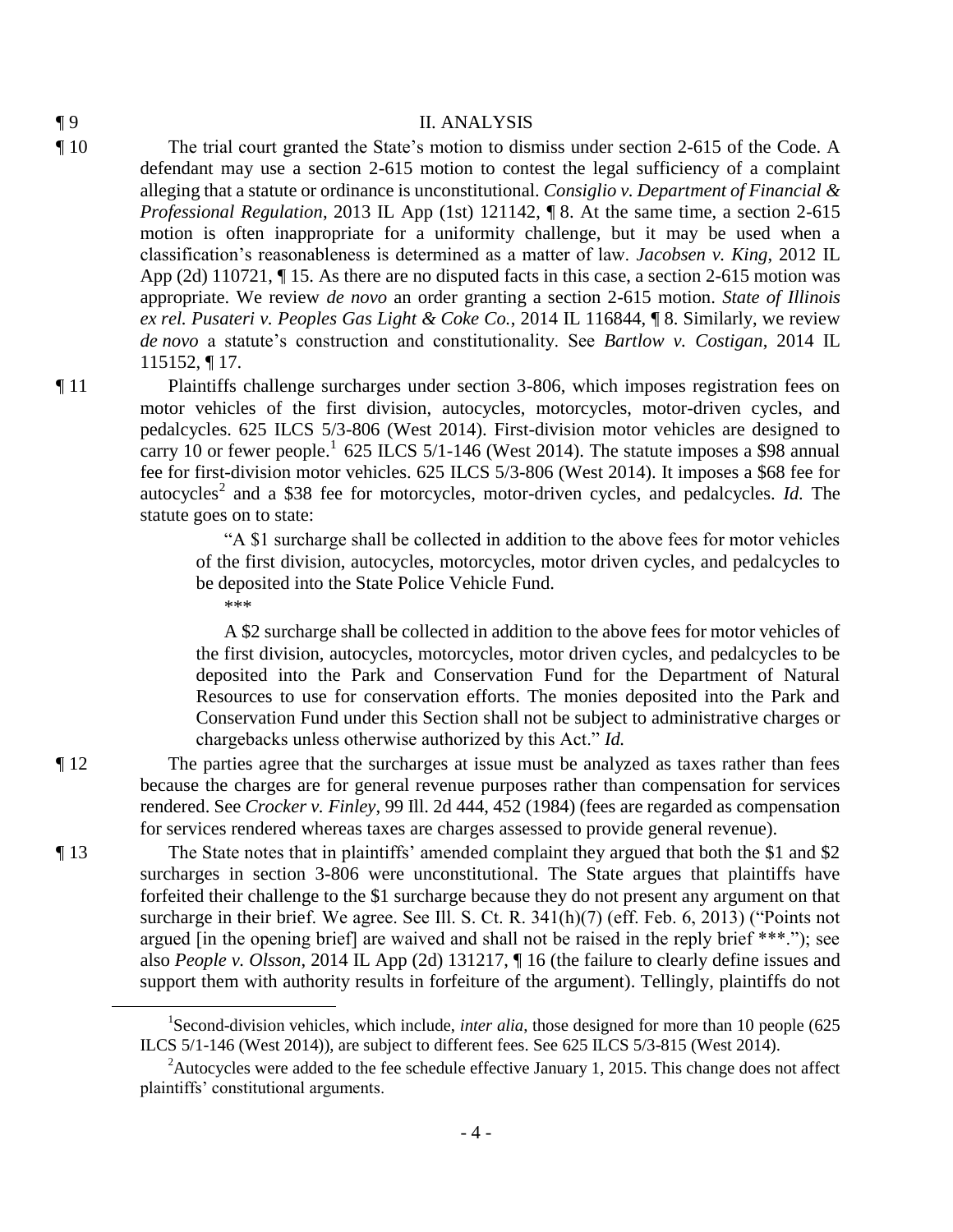even respond to the State's forfeiture argument in their reply brief. Therefore, we will confine our analysis to the \$2 surcharge.

¶ 14 The \$2 surcharge is "deposited into the Park and Conservation Fund for the Department of Natural Resources to use for conservation efforts." 625 ILCS 5/3-806 (West 2014). As the trial court pointed out, section 805-420 of the Department of Natural Resources (Conservation) Law states that the DNR "has the power to expend monies appropriated to the Department from the Park and Conservation Fund in the State treasury for conservation and park purposes." 20 ILCS 805/805-420 (West 2014). Section 805-420 directly addresses the disposition of the \$2 surcharge:

> "Revenue derived from fees paid for the registration of motor vehicles of the first division and deposited in the Park and Conservation Fund, as provided for in Section 3-806 of the Illinois Vehicle Code, shall be expended by the Department for the following purposes:

 (A) Fifty percent of funds derived from the vehicle registration fee shall be used by the Department for normal operations.

 (B) Fifty percent of funds derived from the vehicle registration fee shall be used by the Department for construction and maintenance of State owned, leased, and managed sites.

 The monies deposited into the Park and Conservation Fund \*\*\* under this Section shall not be subject to administrative charges or chargebacks unless otherwise authorized by this Act." *Id.*

¶ 15 Section 2 of article IX of the Illinois Constitution, known as the uniformity clause, states: "In any law classifying the subjects or objects of non-property taxes or fees, the classes shall be reasonable and the subjects and objects within each class shall be taxed uniformly." Ill. Const. 1970, art. IX, § 2. For a nonproperty tax to survive a uniformity-clause challenge, the tax must: (1) be based on a real and substantial difference between the people taxed and those not taxed; and (2) bear a reasonable relationship to the object of the legislation or to public policy. *Marks v. Vanderventer*, 2015 IL 116226, ¶ 19. Statutes are presumed to be constitutional, and broad latitude is given to legislative classifications for taxing purposes. *Allegro Services, Ltd. v. Metropolitan Pier & Exposition Authority*, 172 Ill. 2d 243, 250 (1996).

¶ 16 The first part of the inquiry, whether there is a real and substantial difference between the people taxed and those not taxed (see *Marks*, 2015 IL 116226, ¶ 19), is relatively easily resolved. The State maintains that plaintiffs do not contest this requirement and have therefore forfeited the issue, but we believe that plaintiffs have not conceded this criterion, though their analysis for the two criteria overlaps. The real and substantial difference must be in the kind, situation, or circumstance of the persons or objects on which the classification rests. *Jacobsen*, 2012 IL App (2d) 110721, ¶ 17. Here, there is a real and substantial difference between the people taxed, who own first-division motor vehicles, autocycles, motorcycles, motor-driven cycles, and pedalcycles, and those not taxed, who do not own vehicles or who own second-division motor vehicles. *Cf. Empress Casino Joliet Corp. v. Giannoulias*, 231 Ill. 2d 62, 78 (2008) (there was a real and substantial difference between downstate casinos' average intake of \$2 to \$6 million per month and upstate casinos' average intake of \$20 to \$40 million per month); *American Beverage Ass'n v. City of Chicago*, 404 Ill. App. 3d 682, 691 (2010) (there was a real and substantial difference between the item taxed, which was noncarbonated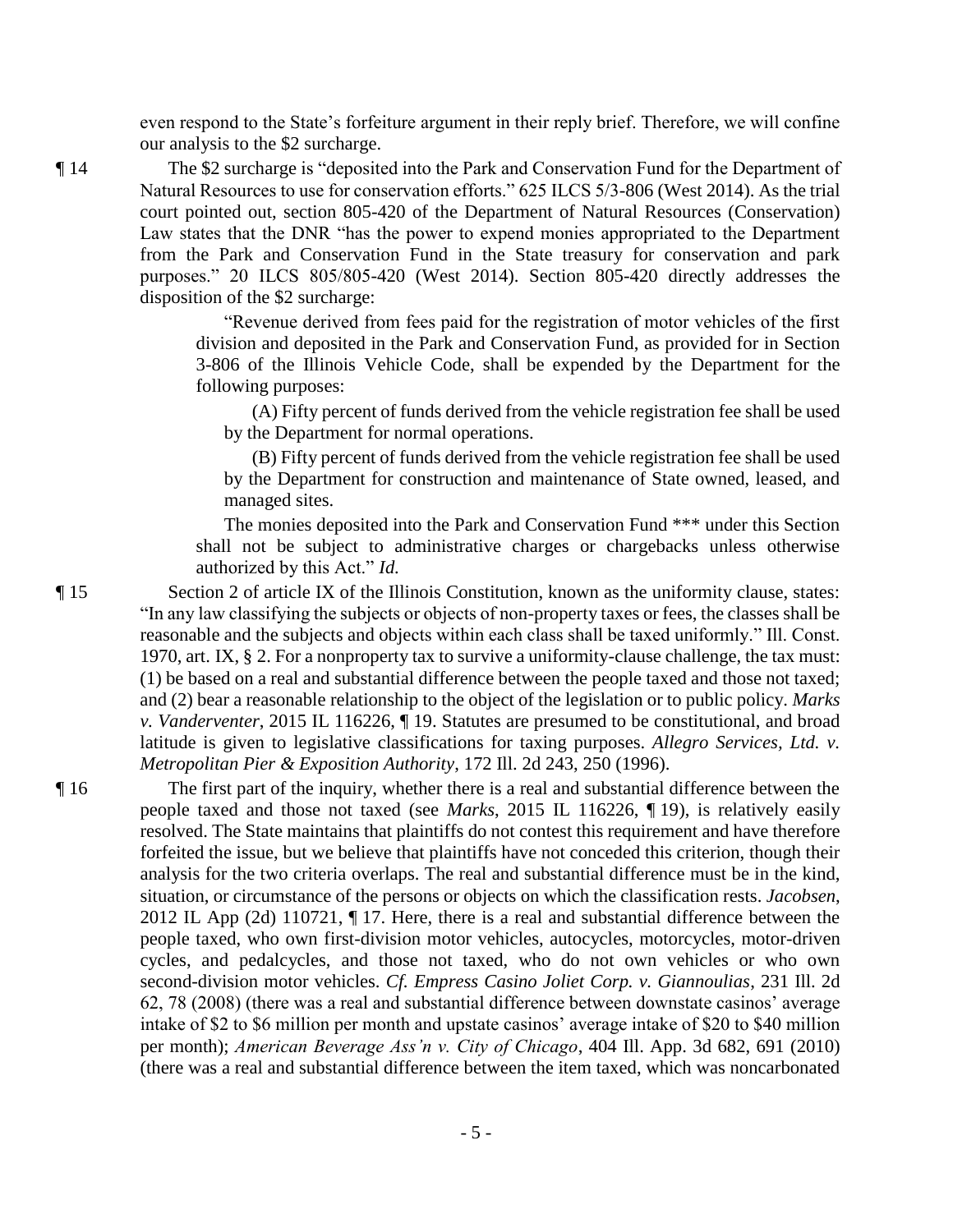bottled water, and items not taxed, which were beverages marketed for specific features such as flavoring, vitamins, caffeine, or nutritional additives).

- ¶ 17 The main issue is the second part of the inquiry, which is whether the tax classification bears some relationship to the object of the legislation or to public policy. See *Marks*, 2015 IL 116226, ¶ 19. "[E]ven if the burden caused by imposition of the surcharge falls on a group who neither benefits from the surcharge nor caused the problems to be remedied by the surcharge, the surcharge may be constitutionally valid so long as there is a rational relationship between the object of the legislation and the classification at issue." *Id.* ¶ 22.
- ¶ 18 Plaintiffs note that they attached to their motion for partial summary judgment a notice sent out by White along with renewal notices. The notice references the \$2 surcharge on renewal fees and states: "As Secretary of State, I do not have the authority to raise or lower fees. I am required to collect all fees established by the General Assembly." Plaintiffs also attached newspaper articles. Plaintiffs argue that these documents show that White "advised the citizens of Illinois that he disagreed with using license fees as a substitute for general revenue." We note that, even putting aside plaintiffs' overly broad characterization of the notice's language, the trial court denied the motion for partial summary judgment as moot based on its grant of the motion to dismiss. As we ultimately affirm the grant of the motion to dismiss, we likewise do not reach the merits of the motion for partial summary judgment. Thus, we will not consider the documents, though we do acknowledge that the legislative debates indicate that White opposed the surcharge. See *infra* ¶ 23.
- ¶ 19 Plaintiffs argue that surcharges or fees that survived constitutional challenges in the past were designed to support specific programs. Plaintiffs cite *Grand Chapter, Order of the Eastern Star of the State of Illinois v. Topinka*, 2015 IL 117083, ¶ 14, where a nursing-home bed fee was deposited into a Long-Term Care Provider Fund and used for several health-related purposes, including, among others, Medicaid reimbursement, administrative expenses of the Department of Public Aid, and the enforcement of nursing-home standards. Plaintiffs argue that here, in contrast, the surcharge was created for the explicit purpose of replacing general revenue, which is otherwise the general public's obligation and which should be funded through annual appropriations of general revenue funds. Plaintiffs maintain that the general assembly admittedly created the surcharge to fill a revenue shortfall at the expense of plaintiffs and others similarly situated, rather than placing this burden on all Illinois citizens. Plaintiffs additionally cite *Boynton v. Kusper*, 112 Ill. 2d 356, 362, 369 (1986), for the principle that the nominal amount of the tax, and the supposed virtues or benefits derived from the money, are not relevant to the question of whether the tax is constitutional.
- ¶ 20 After briefing was completed, we granted plaintiffs leave to cite additional authority, *In re Pension Reform Litigation*, 2015 IL 118585. At oral argument, plaintiffs specifically referenced our supreme court's statement that the "United States Constitution 'bar[s] Government from forcing some people alone to bear public burdens which, in all fairness and justice, should be borne by the public as a whole [citations].' " *Id.* ¶ 69 (quoting *United States v. Winstar Corp.*, 518 U.S. 839, 883 (1996)).
- ¶ 21 *In re Pension Reform Litigation* is distinguishable from the instant case in that it dealt with the pension protection clause (Ill. Const. 1970, art. XIII, § 5) and also discussed the contracts clause (Ill. Const. 1970, art. I, § 16); it did not involve a uniformity-clause challenge. Moreover, the quoted section refers to the United States Constitution, and plaintiffs are not presenting a federal constitutional challenge here. That being said, we recognize that the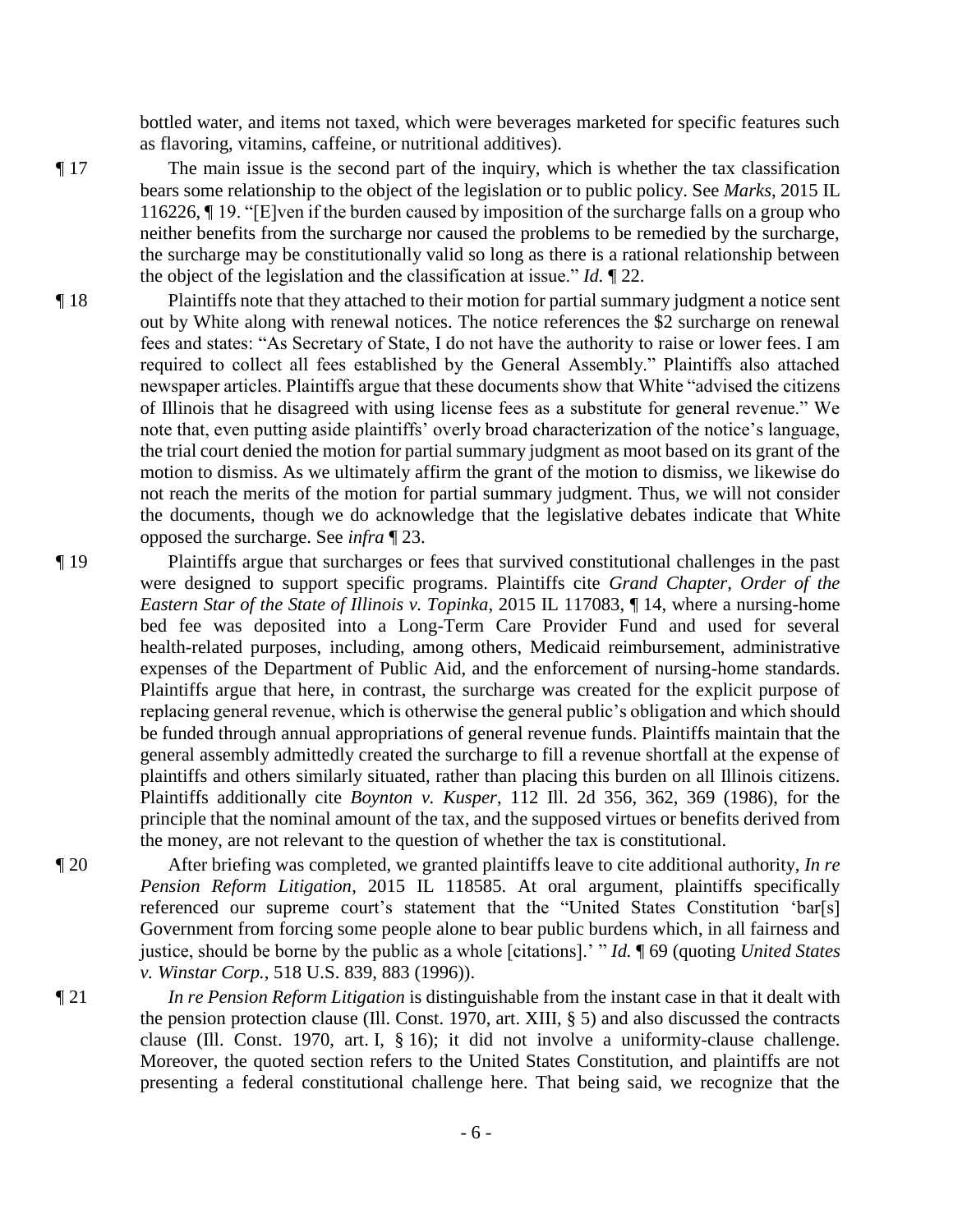quote's general sentiment fits within plaintiffs' position that DNR funding is a burden that should be shared by all Illinois residents rather than being partially supported through a tax on a particular group of people.

¶ 22 Plaintiffs argue that in the trial court, the State posited a series of possible justifications as evidence of the legislature's supposed intent in adopting the surcharge. Plaintiffs argue that the trial court upheld the statute because it accepted such arguments and posited that, since most state-park visitors arrive by subject vehicle, there was a reasonable basis to tax them rather than people who visited by other means of transportation. Plaintiffs maintain that such reasoning was contrary to the actual statements of legislative intent, as demonstrated by the legislative debates surrounding the surcharge. Plaintiffs cite *Morel v. Coronet Insurance Co.*, 117 Ill. 2d 18, 24 (1987), for the proposition that the court may look to the General Assembly's floor debates to ascertain the intent behind specific legislation. Plaintiffs quote one of the sponsors of the legislation, Senator Hutchinson, who stated:

> "This bill is something that we need to do to right the wrongs of the last ten to fifteen years, where we've gone from a hundred million dollars at DNR down to forty four million dollars at DNR. We can't even protect our parks at night because of the staffing levels. Good luck going to some of our places that used to be jewels in this State and finding a toilet that flushes. That's how bad it is right now. Now, the second part of this that we've heard, especially about, you know, fees that are associated with this–and I know it's an election year; I know that there are people who are ideologically opposed to anything that raises money; I get it–this has a two-dollar license fee. One dollar, when it's fully actualized, will raise eleven million dollars and it's bondable up to ninety million dollars. And it's supposed to go directly to the–the park roads construction fund. The other dollar raises enough money to keep all of our parks open." 97th Ill. Gen. Assem., Senate Proceedings, May 31, 2012, at 256-57 (statements of Senator Hutchinson).

Later in the debates, Senator Hutchinson stated: "I wish there was someplace we could find money from [general revenue funds] to go into supporting our State parks, but there isn't." *Id.* at 265.

¶ 23 Several senators spoke out against the surcharge. Senator J. Jones stated, "[L]icense plate fees ought to be going to fix the roads and bridges throughout this State that are our highways, not our access roads to our parks," and, "It's time to stop this nonsense of raising fees on everything that comes along." 97th Ill. Gen. Assem., Senate Proceedings, May 31, 2012, at 258-59 (statements of Senator J. Jones). Senator Righter asked if White was opposed to the bill, and Senator Hutchinson responded in the affirmative, stating, "I believe it probably has something to do with the license plate fees." 97th Ill. Gen. Assem., Senate Proceedings, May 31, 2012, at 260 (statements of Senator Hutchinson). Senator Righter then stated:

> "The atrocity of the–of [the] DNR budget going from a hundred million dollars down to forty-some million dollars, as was mentioned earlier by the sponsor, that's been a policy choice. \*\*\* Folks, at some point, the citizens of this State are going to say, 'Enough, I pay taxes and I paid taxes for years for the State parks, and now suddenly, because you couldn't control spending in your Medicaid program or you kept dodging pension payments and so the payment grew, you couldn't cut spending, so now I've got to pay to get into state parks.' \*\*\* Put the money back in there and take care of the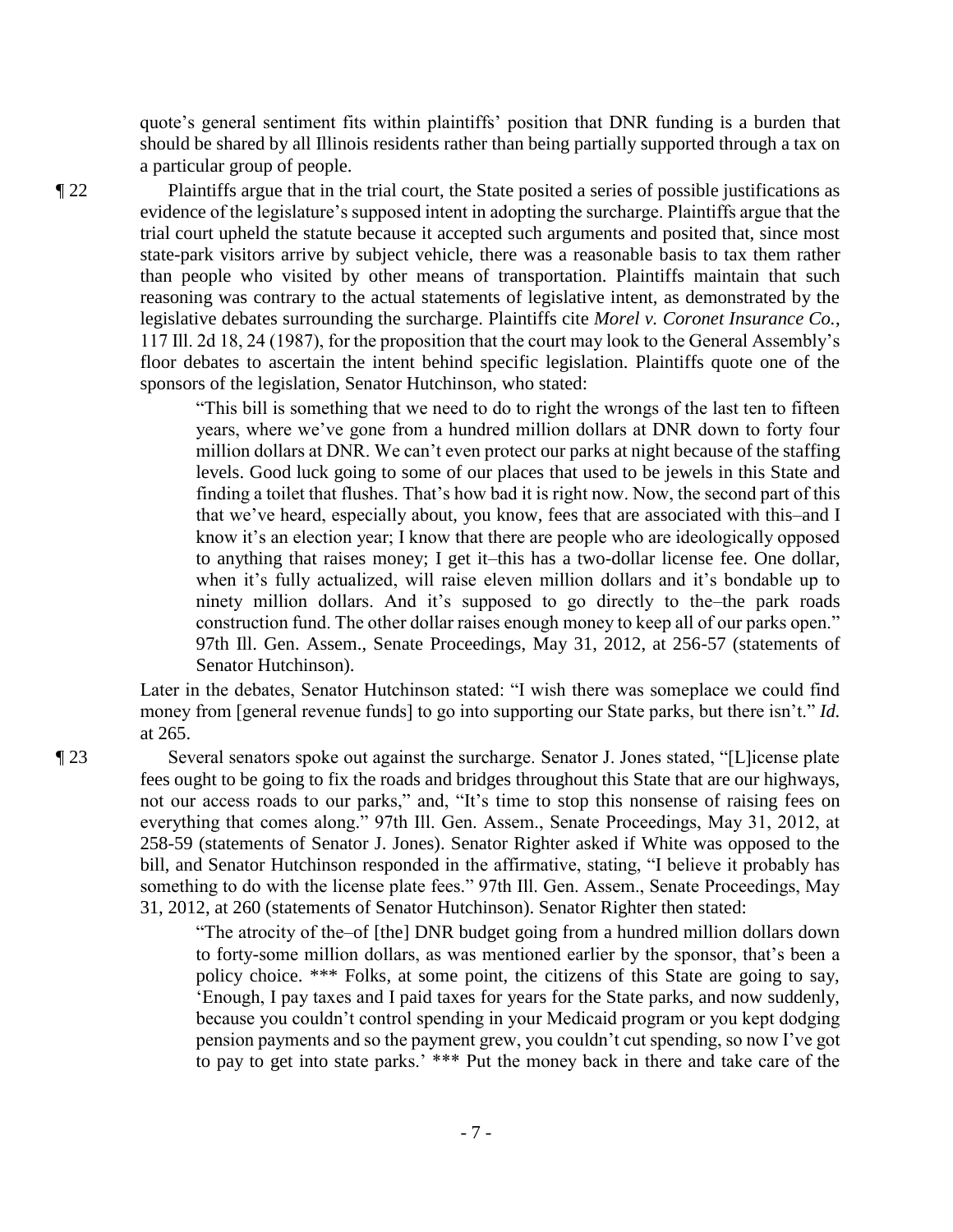parks. That's the answer here, not yet another fee increase." 97th Ill. Gen. Assem., Senate Proceedings, May 31, 2012, at 261-62 (statements of Senator Righter).

See also 97th Ill. Gen. Assem., Senate Proceedings, May 31, 2012, at 263 (statements of Senator McCarter) ("[T]he parks did not deteriorate on their own. We \*\*\* failed to implement a discipline of spending in this State government, and apparently the only \*\*\* solution you have is more taxes and fees.").

¶ 24 Plaintiffs argue that the legislative debates show that the surcharge was intended solely to make up for years of failing to adequately fund the DNR through general funds. Plaintiffs argue that the trial court instead relied on a "possible reasonable basis" for imposing the surcharge. Plaintiffs argue that such reasoning allows all legislation to be judged on the arguments of counsel and the suppositions of trial courts, rather than demonstrated legislative intent, and makes it impossible for any legislation to be found unconstitutional under the uniformity clause.

¶ 25 The State argues that it needed to articulate its justification only after a uniformity challenge and that plaintiffs have forfeited their argument by not citing any authority holding that the justification for a tax classification must have been explicitly considered by the legislature during legislative debates. The State argues that plaintiffs have likewise forfeited their contention that the State's justification cannot be presented by its counsel.

- ¶ 26 Plaintiffs have cited authority regarding the role of debates in determining legislative intent, so they have not forfeited that issue. Regarding the second argument, the State urges us to find plaintiff's argument forfeited for failing to cite authority to rebut the State's argument. However, forfeiture applies when a party does not cite authority for its own position (see *International Union of Operating Engineers Local 965 v. Illinois Labor Relations Board, State Panel*, 2015 IL App (4th) 140352,  $\P$  20 ("[A] party forfeits review of an issue on appeal by failing to support *its* argument with citation to authorities." (Emphasis added.))), which is not the case here. In other words, the failure to challenge the State's counterargument with authority that might not even exist does not result in forfeiture of the question on appeal. Therefore, we will address the full merits of this issue.
- ¶ 27 The State maintains that, in any case, it is well settled that a client's attorney may make admissions that are binding on his client, so counsel's statements articulating the State's justification were sufficient. The State argues that plaintiffs failed to meet their burden of establishing that the State's justification is not supported by facts or is insufficient as a matter of law. The State argues that, in the trial court, it articulated a justification establishing that the classification bears a reasonable relationship to the object of the legislation or to public policy. Namely, the State argued that subject vehicles contribute to pollution and create the need to build highways, which in turn destroy natural habitats. The State argued that such damage is ameliorated by conservation efforts. The State maintains that, even though the trial court found that the justification was that state parks are most accessible to subject-vehicle travelers, which was not a basis the State articulated, we may affirm the ruling because our review is *de novo* and the record supports dismissal on the grounds set forth by the State.

¶ 28 In its brief, the State argues that plaintiffs' argument also fails because the legislative debates do not rebut its asserted justification, as the debates did not pertain to the \$2 surcharge at issue. However, at oral argument, the State conceded that the debates covered numerous charges, including the \$2 surcharge.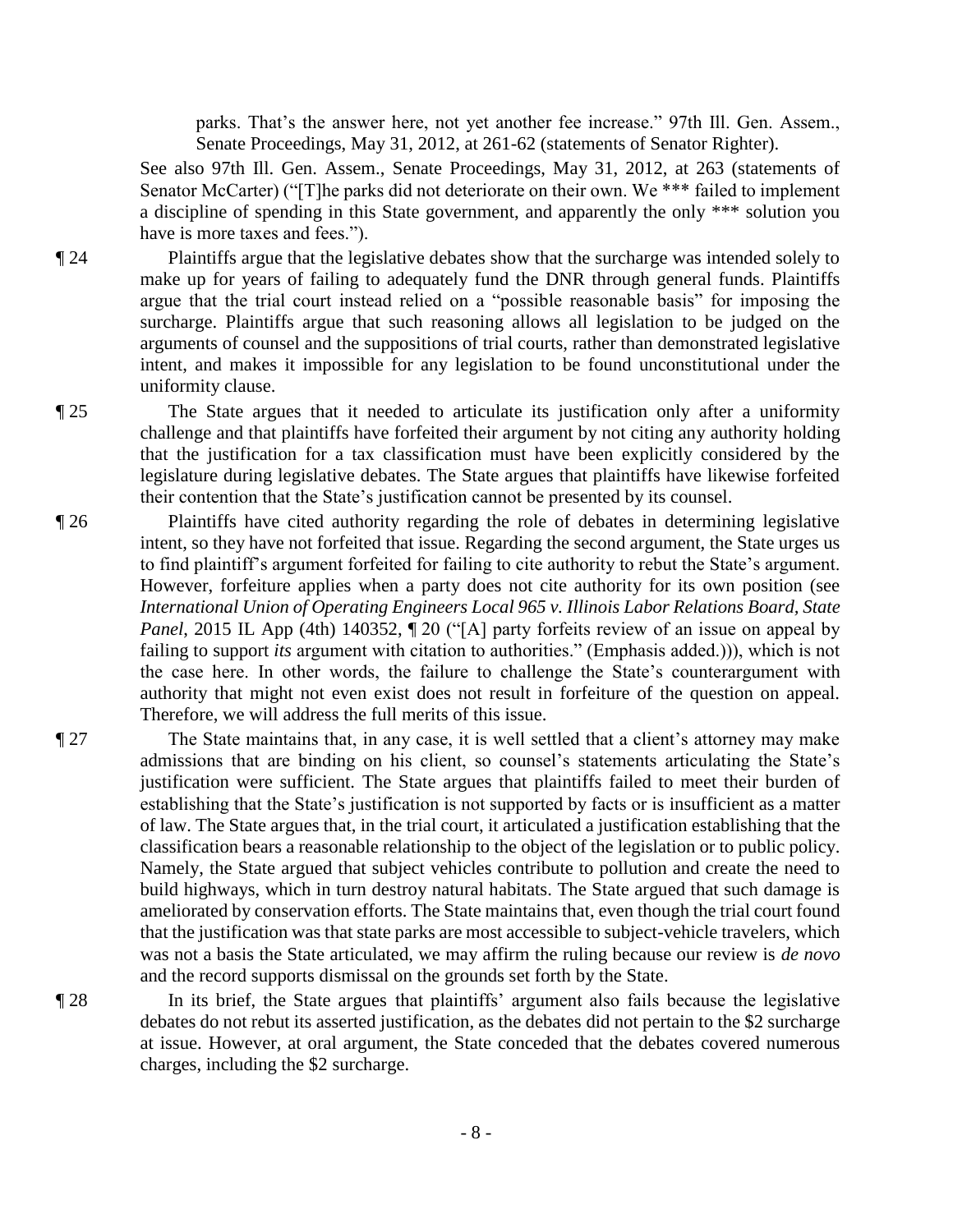¶ 29 The State argues that, even otherwise, the statements of four senators would not express the legislative intent of the entire General Assembly. *Morel*, 117 Ill. 2d at 24 (" 'Legislative intent' speaks to the will of the legislature as a collective body, rather than the will of individual legislators."); see *Arangold Corp. v. Zehnder*, 204 Ill. 2d 142, 148 (2003) (in addressing due process challenge, supreme court discussed what legislature "may have believed"). The State contends that, even if one of the General Assembly's purposes in enacting the surcharge was to fund the DNR for maintenance and improvement of parks and to make up for a revenue shortfall, that does not render the surcharge constitutionally infirm. The State argues that, although the surcharge is a tax and the classification must be reasonable, there is nothing prohibiting one of the objectives from being the need to raise revenue. See *Arangold Corp.*, 204 Ill. 2d at 155-56 (rejecting argument that uniformity clause prohibits taxing a narrow group to fund a general welfare program).

¶ 30 Plaintiffs respond that the key is the legislature's intent, which is shown here by the debates. They argue that, while an attorney's statement may bind a client, no case has ever held that this applies where the client did not authorize the statement or where the statement is contrary to the undisputed facts of record, those being the legislative debates and White's opposition to the surcharge. Plaintiffs argue that we should recognize the only statement of legislative intent that is before us, which shows that the surcharge was intended as a substitute for general revenue obligations and therefore violates the uniformity clause.

- ¶ 31 When a party challenges a classification under the uniformity clause, the taxing body has the initial burden of producing a justification for the classification. *Jacobsen*, 2012 IL App (2d) 110721, ¶ 15. The inquiry is narrow, and we will uphold a taxing classification if a set of facts can be reasonably conceived that would sustain it. *Id.* Plaintiffs appear to take the position that the State must begin with the legislative record in support of the classification. This approach is not supported by case law. Rather, the government does not have an evidentiary burden and does not have to produce facts in support of its justification for the statute. *Marks*, 2015 IL 116226, ¶ 23. "Instead, once the governmental entity has offered a reason for its classification, the plaintiff has the burden to show that the defendant's explanation is insufficient as a matter of law or unsupported by the facts." *Id.*; see also *Arangold Corp.*, 204 Ill. 2d at 156 (the taxing body need only assert a justification for the classification, and it has no evidentiary burden in justifying the tax). Thus, while plaintiffs may rely on the legislative debates to argue that the State's position is insufficient or unsupported, this does not mean that the State is not free to articulate an independent rationale in the first place. Indeed, the appellate court has explicitly stated that the taxing entity may create an "after-the-fact justification" for the classification. *American Beverage Ass'n*, 404 Ill. App. 3d at 691.
- ¶ 32 As stated, courts will uphold a taxing classification "if a state of facts can reasonably be conceived that would sustain the classification." *Allegro Services, Ltd.*, 172 Ill. 2d at 251. Here, the State's asserted justification is that subject vehicles create pollution and the need for roads, which in turn destroy habitat, and which effects can be partially ameliorated by DNR conservation efforts. We conclude that the State's justification shows some reasonable relationship between the tax classification and the object of the legislation or public policy, as people who do not own subject vehicles do not contribute to pollution and the need for roads to the same degree as subject-vehicle owners. While non-subject-vehicle owners certainly have some level of such contribution and also benefit from DNR resources, the question is only whether the taxing classification has a reasonable relationship to the object or purpose of the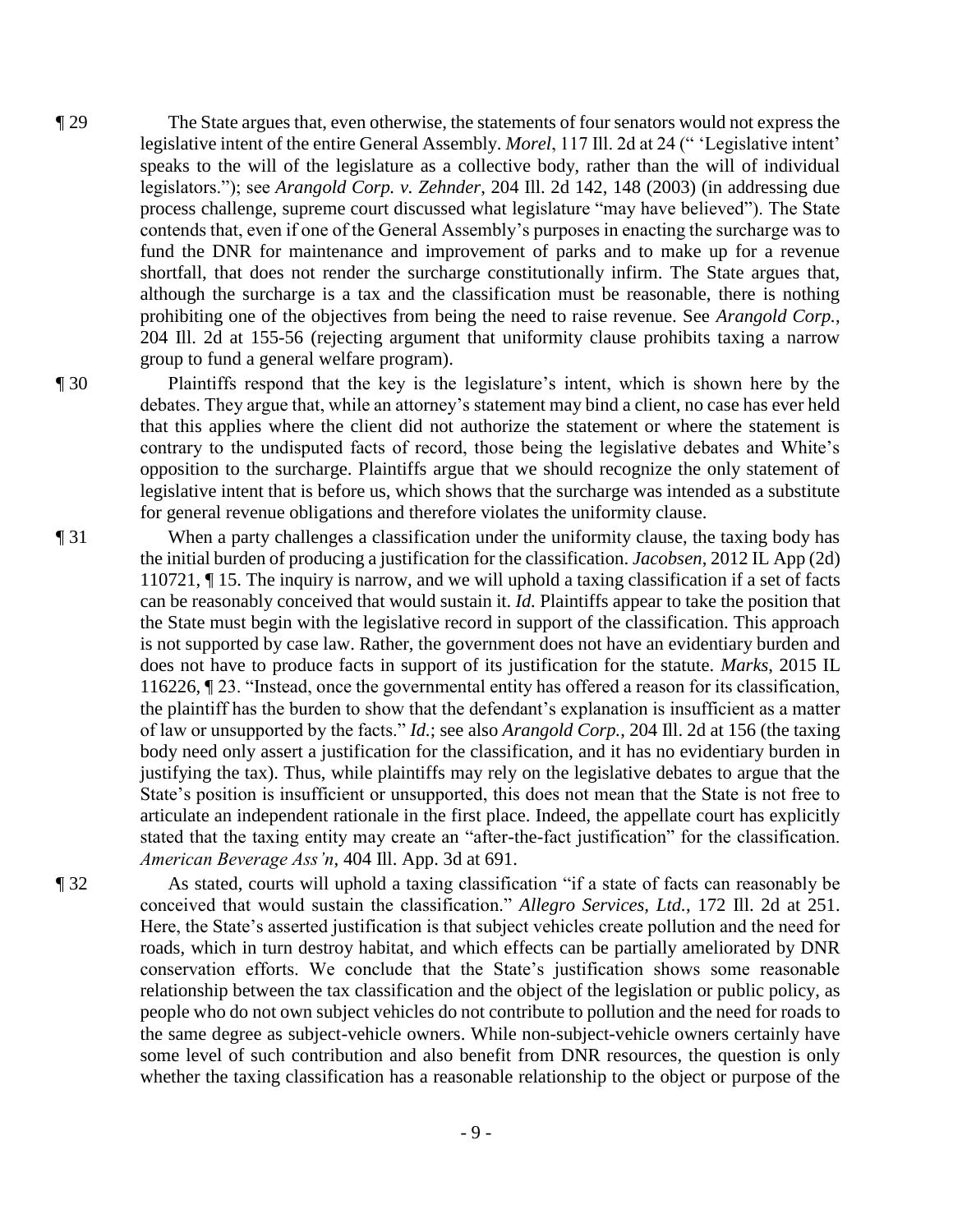tax. *Marks*, 2015 IL 116226, ¶ 22. Indeed, a tax may be imposed upon a class that is not responsible for the condition to be remedied and does not get a direct benefit from its expenditure. *Id.* Therefore, the fact that owners of second-division vehicles are not subject to the surcharge does not defeat the validity of the tax, especially considering that the majority of such owners presumably are subject to the surcharge through their ownership of subject vehicles. See also *Allegro Services, Ltd.*, 172 Ill. 2d at 253 (the uniformity clause enforces minimum standards of reasonableness and fairness between groups of taxpayers). That subject vehicles are not the only source of pollution in this state also does not make the classification arbitrary or unreasonable. *Cf. Empress Casino Joliet Corp.*, 231 Ill. 2d at 73-75 (expert's report that casinos were not the sole reason for the decline of horse racing did not satisfy the plaintiff's burden of establishing that the legislature's stated reason for singling out casinos for taxation was arbitrary or unreasonable). We recognize that the State did not provide evidence that the DNR's activities actually decrease pollution, but once it offered a reason for its classification, it became plaintiffs' burden to show that the explanation was insufficient as a matter of law or unsupported by the facts. See *Marks*, 2015 IL 116226, ¶ 23.

¶ 33 Plaintiffs' arguments below and on appeal do not factually challenge the State's justification for the classification. Rather, they focus on the role of legislative intent in a uniformity-clause challenge. Courts have looked to legislative findings to determine the goals of the legislation, which courts have then used to determine whether there is a reasonable relationship between the individuals subjected to the surcharge and the object of the legislation. See *id.* ¶ 21; see also *Empress Casino Joliet Corp.*, 231 Ill. 2d at 74 (legislature's justification for surcharge was expressly set forth in the statute). This situation is somewhat different in that only floor debates are involved. However, the lack of a statement of legislative intent within the statute does not jeopardize the classification, as the reasons for the classification need not appear on the statute's face. *Empress Casino Joliet Corp.*, 231 Ill. 2d at 76.

¶ 34 In cases where the justification for the tax is expressly set forth in the statute, the legislators are adopting the justification in passing the law. Here, in contrast, the intent of providing general funding for the DNR through the surcharge was shown by a handful of senators, and the thoughts of the remaining senate and house members who voted for the bill are not revealed in the debates. See also *People v. R.L.*, 158 Ill. 2d 432, 442 (1994) ("[C]ourts generally give statements by individual legislators in a floor debate little weight when searching for the intent of the entire legislative body."). Nevertheless, we recognize that courts can and do look to floor debates in ascertaining legislative intent (*Morel*, 117 Ill. 2d at 24), and it is clear from looking at the debates that revenue for the DNR was at least one of the goals of the surcharge. Still, generating revenue is the purpose of *all* taxes, and the debates reflect a broad policy discussion of whether needed funding for the DNR should be obtained through general revenue funds versus a particular tax. The debates do not answer the questions of why such revenue was sought through a license-plate-registration surcharge as opposed to a different tax or fee and why it applies to subject vehicles and not second-division vehicles. That is, the legislature could have chosen to generate additional revenue through the surcharge precisely because of the detrimental effects of subject vehicles on the environment. There also could have been other goals of the surcharge, especially considering that we have no transcripts of discussion of the bill in the Illinois House. Here, in the context of this litigation, the State has "produced a justification for the classification \*\*\* which the General Assembly *could reasonably have*